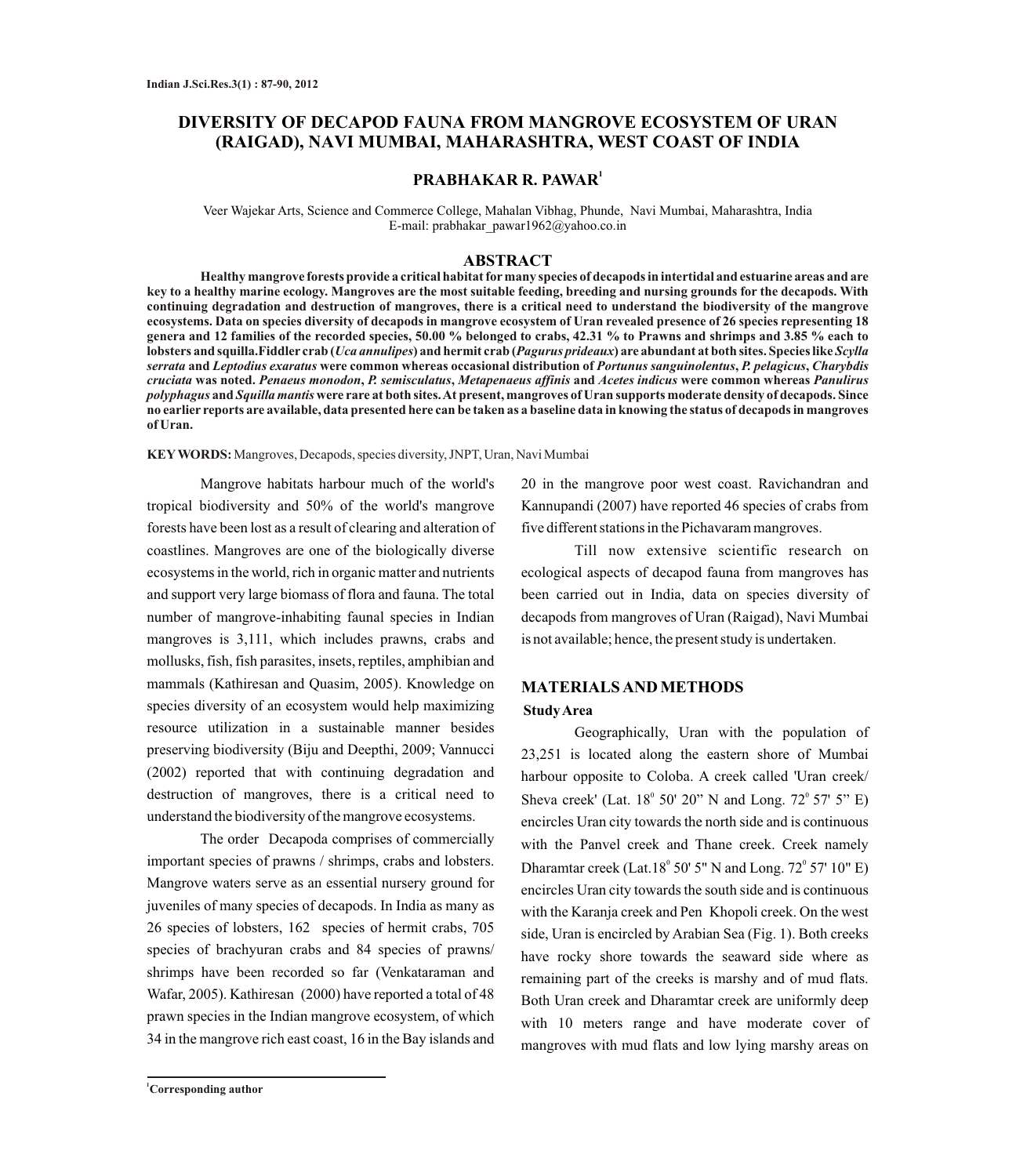their sides. Although both creeks are under anthropogenic pressure, still they support major fisheries of true fin-fishes and shell fishes, mainly of molluscs and crustaceans.

The coastal environment of Uran has been under considerable stress since the onset of industries like Oil and Natural Gas Commission LPG Distillation Plant, Grindwell Norton Ltd., MSEB Gas Turbine Power Station, Bharat Petroleum Corporation Ltd., Jawaharlal Nehru Port Trust (JNPT), Nhava-Seva International Container Terminal (NSICT), Container Freight Stations (CFS) etc.

An international port called 'Jawaharlal Nehru Port Trust (JNPT)' was established in 1989 near the Uran creek. JNPT is one of the busiest ports among 11 Major Indian Ports and handles about 60% of the total National Marine Transport of cargos. JNPT supports a variety of maritime activities; as a result, the area of Uran creek became the ground for hectic activities of Container Freight Stations (CFS). These activities affect the ecology of fauna and flora of mangroves. Hence this area has been identified for the ecological assessment

#### **Species Diversity of Decapods**

For present investigation, 2 study sites separated approximately by 10 km were selected along the coastal line of Uran i. e. Sheva Creek and Dharamtar Creek. Along the selected sites where the mangroves vegetation is present, were visited monthly from April 2009 to March 2011 for assessment of species diversity the decapods.

Crabs were hand-picked from the intertidal and sub tidal regions. The burrowing crabs were collected by digging as well as by pouring dilute formalin inside the burrows. Prawns, shrimps and lobsters were collected directly from the net and other types of gears used along Uran coast. Specimens were carried to the laboratory in icebox and are preserved in 5% seawater buffered formalin. For correct identification, standard keys of Chhapgar (1957), Chan (1998) and Kathiresan (2000) were followed.

### **RESULTS AND DISCUSSION**

A total of 26 species of decapods representing 18 genera and 12 families were recorded from mangroves of the Uran coast. Of the recorded species, 50.00 % belonged to crabs, 42.31 % to Prawns and shrimps and 3.85 % each to lobsters and squilla. The total number of species, in alphabetical order of families is given in Table 1. 13 species of crabs representing 11 genera and 8 families were recorded from both sites. Fiddler crabs of family Ocypodidae and hermit crabs of Paguridae are abundant at both sites. Species like Scylla serrata and Leptodius *exaratus* were common whereas occasional distribution of *Portunus sanguinolentus*, *P. pelagicus*, *Charybdis cruciata* was noted.

11 species of Prawns and Shrimps representing 5 genera and 2 families were recorded from both sites. One species each of lobster, *Panulirus polyphagus* (Family - Palinuridae) and squilla*, Squilla mantis* (Family Squillidae) were also recorded from both sites. *Penaeus monodon*, *P. semisculatus*, *Metapenaeus affinis* and *Acetes indicus* were common whereas *P. polyphagus* and *S. mantis* were rare at both sites.

Biodiversity and community structures are now recognized to be important determinants of ecosystem functioning (Raghukumar and Anil, 2003). Monitoring of species diversity is a useful technique for assessing damage to the system and maintenance of good species diversity is a positive management objective. Decapod crustacean forms a significant portion of aquatic food resources of the world and conservation of these resources is important from commercial as well as ecological point of view (Dineshbabu et al., 2011). Bandekar et al., (2011) reported 15 species of crabs in Karwar mangrove environment and have shown that population of commercially important mangrove crabs are declining day by day due to indiscriminate fishing of berried females and fishing of undersized crabs.

The coastal environment of Uran has been under considerable stress since the onset of other industries and JNPT since 1989. Hectic activities of Container Freight Stations (CFS), urbanization, industrialization and reclamation in the stretch of creek around Uran, result in the loss of mangrove biodiversity. Several incidences of coastal pollution occur because of leakage/discharge of transporting materials along with industrial effluents.

Disposal of domestic wastes and untreated or partially treated industrial effluents in coastal region of Uran, Navi Mumbai have depleted coastal resources, public health risk and loss of coastal and marine biodiversity.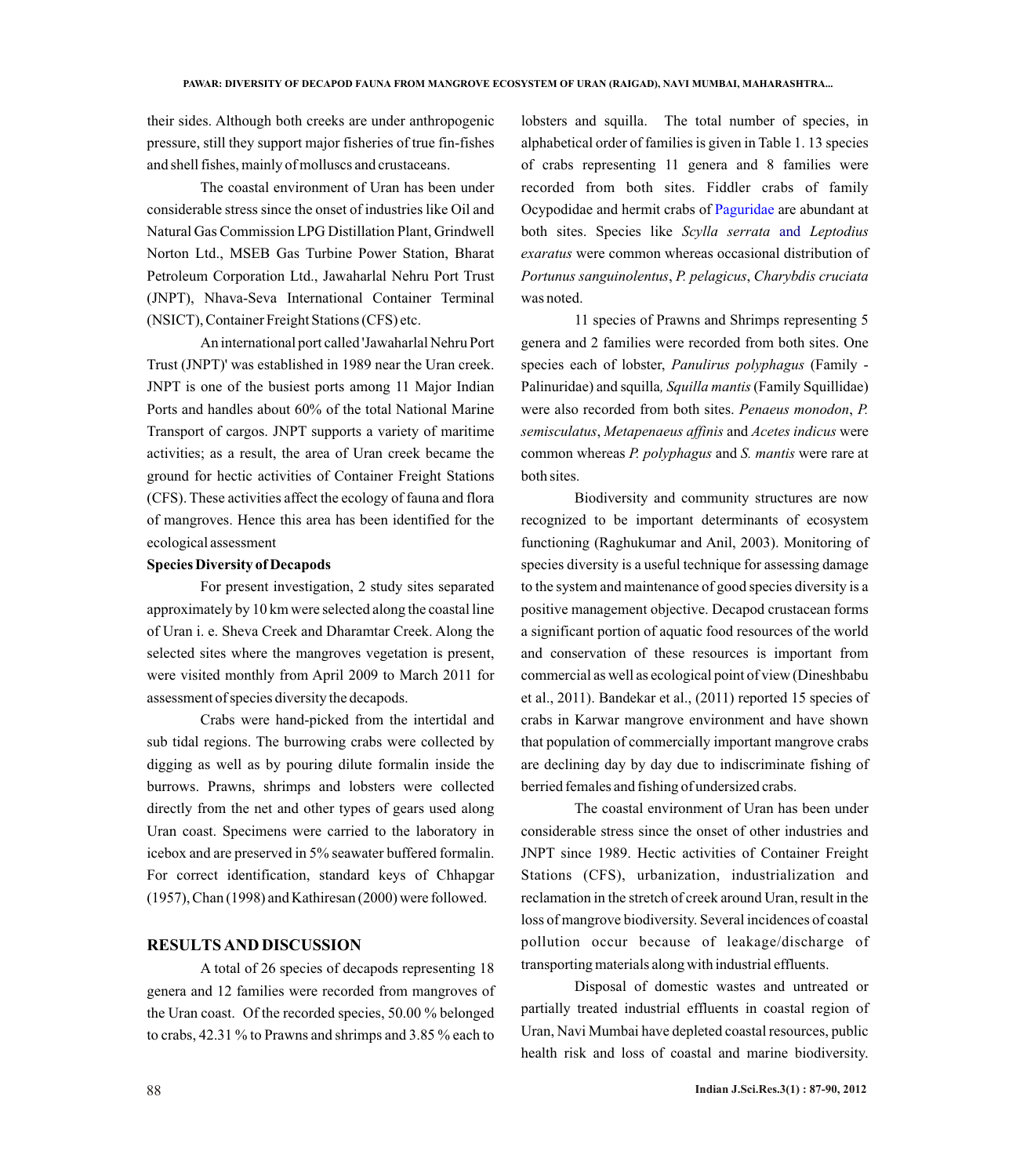Sighting of dead fish surfacing in creeks of Mumbai and Navi Mumbai (Panvel creek, Vashi creek, Belapur creek etc.) is common from last few years affecting the livelihood of fishermen. Dumping of industrial effluents, untreated sewage and unchecked encroachment along the coastal line have resulted in deterioration of water quality and incidences of industrial pollution are common in creeks of Mumbai and Navi Mumbai. Slaughtering of mangroves from Navi Mumbai region due to over exploration,

unsustainable demand and reclamation have resulted in destruction of marine life (Pawar, 2011).

At present, ecological conditions in mangroves of Uran supports moderate density of decapods. Since no earlier reports are available, data presented here can be taken as a baseline data in knowing the status of decapods in mangroves of Uran and effect of industrial development on it.



**Fig. 1: General Map of Study Area**

## **ACKNOWLEDGEMENTS**

Financial support provided by University Grants Commission, Western Regional Office, Pune is gratefully acknowledged. The author wishes to express deep sense of gratitude to Prof. Dr. B. G. Kulkarni, Director, The Institute of Science, Mumbai for encouragement and support.

Special thanks are due to Miss L. S. Patil for the critical reading of the manuscript. The author is thankful to The Principal and Faculty Members, Department of Zoology, Veer Wajekar Arts, Science and Commerce College, Phunde (Uran) for healthy cooperation.